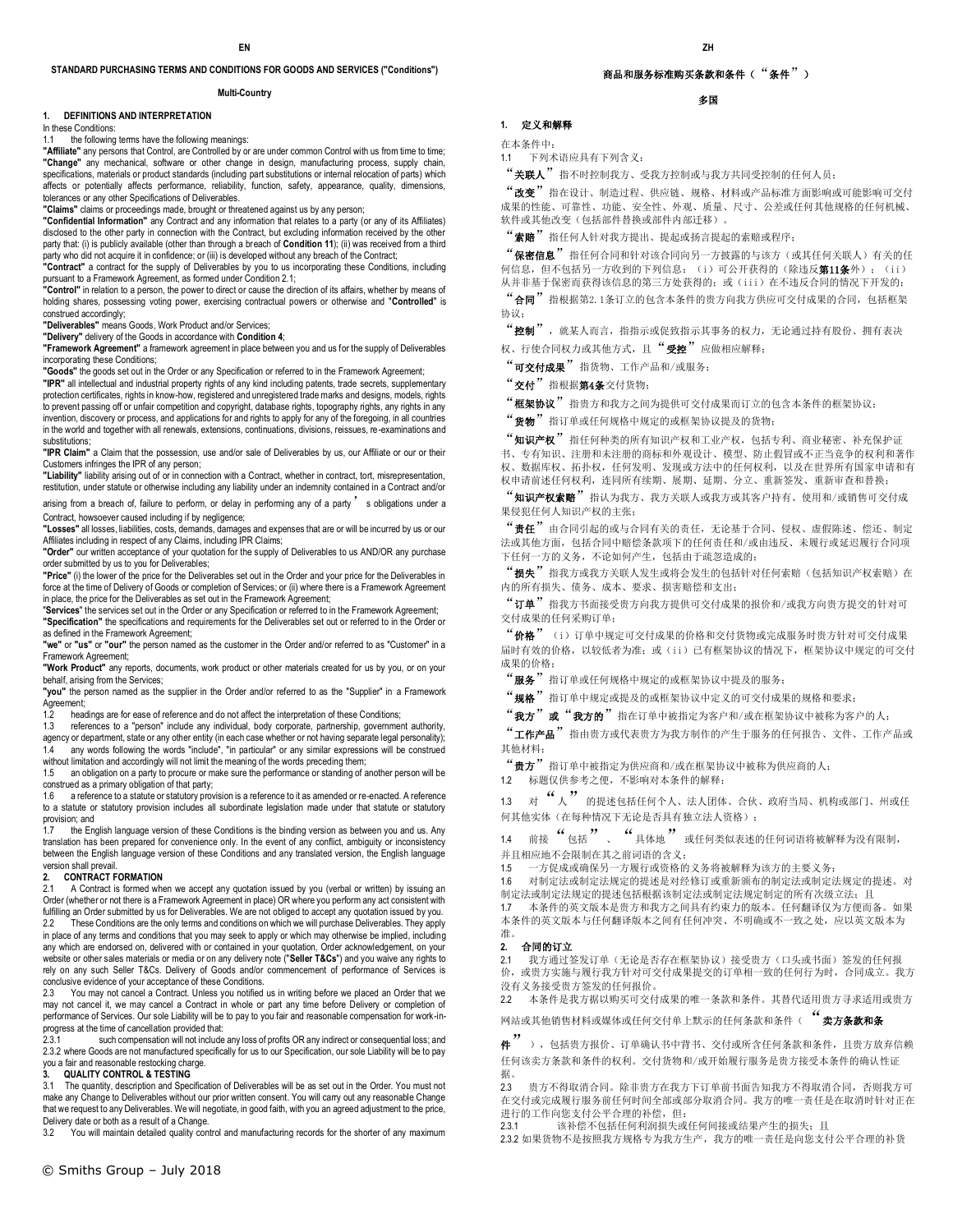period permitted by law and ten (10) years from the date of Delivery (or such other period of time as set out in a Framework Agreement or Order), which we or a third party on our behalf may inspect or receive copies of on demand.<br> $3.3 \times 1$ 

We may inspect and test Goods at any time prior to Delivery. You will allow us and our representatives to enter your premises to carry out such inspection and testing and will provide us with all facilities reasonably required. If, following such inspection or testing, we are not satisfied that the Goods will comply with Condition 5.1, you will take all steps necessary to ensure compliance.

3.4 You will maintain a quality control system that meets any international standard as required by us, or which is otherwise approved by us and such test and inspection system as we may require.<br>3.5 You may not deliver the Goods by separate instalments without our prior written cor

3.5 You may not deliver the Goods by separate instalments without our prior written consent. Instalments will be invoiced separately by you.

# **4. DELIVERY OF GOODS / SUPPLY OF SERVICES**

4.1 Unless otherwise specified in an Order, you will deliver the Goods DDP (Incoterms 2010) to the address specified in the Order during our normal business hours on the date specified in the Order. You will be responsible for off-loading the Goods from the delivery vehicle. Delivery of the Goods will occur when they have been off-loaded at the delivery address.

4.2 You will perform Services in accordance with the applicable timetable communicated to you or as set out in the Order to meet all Specifications.

4.3 Time is of the essence for performance of your obligations under the Contract. If you are late performing your obligations under the Contract, you will pay to us a sum equal to 1.5% of the Price for each week of delay up to a maximum of 15% of the Price. You and we agree that this amount is reasonable and proportionate AND the most effective way of compensating us for part or all of our losses arising from late performance. However, you and we intend that we should be able to recover general damages as well as such sums in circumstances where we have suffered loss in excess of such sums as a result of your late performance. Therefore, our rights to any such sums under this **Conditions 4.3** is without prejudice to any other rights which we may have under the Contract or otherwise in respect of late performance, including the right to sue for damages or other relief and/or to terminate the Contract. A claim for general damages for late performance will be reduced by the amount of such sums under this **Conditions 4.3** actually applied or paid in respect of such late performance.

Services will be accepted by us when we are satisfied that the Services comply with the Specifications. 4.5 You will make sure that the Goods are marked in accordance with our instructions and any applicable laws, rules and regulations and are properly packed and secured; marked with information on their origin: Delivery is accompanied by a prominently displayed delivery note showing the Order number, date of Order, type and quantity of Goods, and any special storage instructions; and delivered with all operating and safety instructions, clearly displayed warning notices and such other information as may be necessary for the proper use, maintenance and repair of the Goods.

4.6 If you fail to deliver the Goods on time we may terminate the Contract immediately by giving you notice, in which case you will refund any monies already paid by us in relation to the Goods that have not been delivered and indemnify us and our Affiliates against our Losses as a result of your failure to supply Goods, including obtaining substitute goods from another supplier.

4.7 We will have a reasonable period of time following Delivery to inspect Goods. We may reject Goods which do not meet Specifications. We can also reject Goods which are more or less than the quantity or type Ordered or delivered prior to the date specified on the Order. Rejected Goods will be returned at your cost and expense. If we accept Goods delivered prior to the date specified on the Order we may charge you the cost of storing them until the actual specified Delivery date.<br>4.8 Risk in the Goods passes to us on the later of

Risk in the Goods passes to us on the later of acceptance and Delivery. Ownership of the Goods passes to us on the earlier of payment of the Price and Delivery.

4.9 You will notify us in writing as soon you are aware that any Goods or the product support for the Goods are to be discontinued or made of "end of sale" or "end of life". At our request, you and we will agree in good faith a reasonable period of time during which you will keep agreed spare parts available for us for any discontinued, desupported, end of life or end of sale Goods.

# **5. YOUR OBLIGATIONS**<br>**5.1** You will make sure the

5.1 You will make sure that the Goods will:

5.1.1 be of satisfactory quality, comprise genuine, new materials (which are not used, refurbished, reconditioned, remanufactured, counterfeit or of such age as to impair usefulness or safety) and be fit for any purpose notified by us to you;

5.1.2 conform to, satisfy and be capable of the Specifications;

5.1.3 be free from defects in design, materials and workmanship;<br>5.1.4 be sold to us with full and unencumbered title and not infrinc

be sold to us with full and unencumbered title and not infringe the IPR of any third party;

5.1.5 comply with all (i) applicable laws, (ii) regulatory requirements and (iii) standards and requirements of relevant statutory and regulatory bodies; and

5.1.6 be safe and without risk to health.

5.2 In respect of Services, You will:

5.2.1 perform Services with the best care, skill and diligence in accordance with best practice; 5.2.2 use personnel (and sufficient number of personnel) who are suitably skilled and experienced to perform the Services;

5.2.3 make sure that the Services conform with our reasonable instructions, comply with Specifications, are performed to meet the purposes notified by us to you and do not infringe the IPR of any third party;

5.2.4 provide all equipment, tools and vehicles and other items required to provide the Services;

5.2.5 obtain and at all times maintain all licences and consents required for the provision of the Services;

5.2.6 comply with all applicable laws, regulations, regulatory policies, guidelines or industry codes which may apply to the provision of the Services; and<br>5.2.7 pot do or omit to do anything

5.2.7 not do or omit to do anything which may cause us or our Affiliates to lose any licence, authority, consent or permission required for our or their business.

5.3 You will observe all health and safety rules and regulations and any other security requirements that apply at any of our premises and ensure that your personnel are insured against all risks while working on our premises.

5.4 Without affecting any of our other rights or remedies, if you materially breach any of these Conditions OR any Goods (whether or not accepted in whole or in part) do not conform with **Condition 5.1** during the longer of (i) your warranty period for the Goods and (ii) 12 months following Delivery OR any Services breach **Condition 5.2**, then we may:

5.4.1 terminate the Contract and any other existing Contracts immediately with notice;

5.4.2 require you, at our option, to promptly repair or replace the relevant Goods or reperform the relevant Services free of charge;<br>5.4.3 reject the Delivera

reject the Deliverables (in whole or in part) and require you to refund the Price for the relevant Deliverables;<br>5.4.4

5.4.4 accept the Deliverables subject to an equitable Price reduction; or<br>5.4.5 at your expense repair or have a third party repair the Goods or rep

at your expense, repair or have a third party repair the Goods or reperform or have a third party reperform the Services and you will indemnify us and our Affiliates against our Losses (including from any IPR Claims) arising from such breach.<br>5.5 **Condition 5.4** will apply to

5.5 **Condition 5.4** will apply to any repaired or replacement Goods supplied under **Condition 5.4.2.**

5.6 If, as a result of any Goods not conforming with **Condition 5.1** or Services not conforming with **Condition 5.2** or otherwise representing an unreasonable risk of harm to the public or the environment, we determine a recall, removal or correction campaign ("campaign") is necessary or are required to carry out a campaign, we may implement such campaign and you will indemnify us and our Affiliates against all Losses incurred as a result of any such campaign.

费用。

# **3.** 质量检验和测试

3.1 可交付成果的数量、描述和规格将在订单中列出。未经我方事先书面同意,贵方不得对

"可交付成果"作出任何更改。贵方将执行我方针对任何可交付成果提出的任何合理更

改。我方将诚意与您就因更改而产生的价格、交货日期或两者的调整达成一致。

3.2 贵方将保存详细的质量检验和生产记录,保存时间为法律允许的最长时间和自交货之日 起十(10)年(或框架协议或订单中规定的其他时间期间),以较短者为准,我方或代表我方 的第三方可以查看或应要求获得文本复本。

3.3 我方可在交货前任何时间检验和测试货物。贵方将允许我方和我方代表进入贵方营业场 所进行该检验和测试,并将向我方提供合理要求的所有设施。如果在该检验或测试后,我们认 为货物不符合第5.1条规定,贵方将采取一切必要措施确保其符合规定。

3.4 贵方将维持符合我方要求的任何国际标准的质量检验体系,或者由我方以其他方式同意 的质量检验体系,以及我方可能要求的检验和测试。

3.5 未经我方事先书面同意,贵方不得分期分批交付货物。分期分批货物将由贵方单独开具 发票。

# **4.** 交付货物/提供服务

4.1 除非订单中另行明确规定,贵方应在订单中指定日期正常营业时间期间将货物按照完税 后交货(DDP, Incoterms 2010)交付至订单中指定的地址。贵方将负责从运输工具上卸载货 物。货物在交付地址卸货后,视为交付货物。

4.2 贵方将根据传达给贵方或订单中规定的相关时间表履行服务,以符合所有规格。

4.3 时间对履行贵方在合同项下的义务至关重要。如果贵方延迟履行贵方在合同项下的义

务,贵方每延迟一周将向我方支付价格1.5%的金额,但最高为价格的15%。贵方和我方同意 该金额是合理和相称的,并且是赔偿我方部分或全部因延迟履行而遭受损失的最有效方式。然 而,贵方和我方意欲,如果我方因贵方延迟履行而遭受的损失超过该金额,我方应该能够获得 该金额和一般损害赔偿。因此,我方根据本第4.3条获得任何该等金额的权利不会影响我方针 对延迟履行根据合同或其他而享有的任何其他权利,包括起诉获得损害赔偿或其他救济和/或 终止合同。因迟延履行而主张获得的一般损害赔偿,将扣除根据第4.3条针对该延迟履行实际 适用或支付的金额。

4.4 我方信纳服务符合规格时,视为我方接受服务。

4.5 贵方应确保货物根据我方指示和任何相关法律、法规和规章进行标示,且妥善包装和保 管;标示有关其原产地的信息;交货应附有突出显示的交货单,表明订单编号、订单日期、货 物类型和数量,以及任何特殊存储说明;交货应附有所有操作和安全说明、清晰显示的警告, 以及正确使用、维护和修理货物所需的其他信息。

4.6 如果贵方未能按时交付货物,我方可通知贵方立即终止合同,在该情况下,贵方将退还 我方针对未交付货物已支付的任何款项,并赔偿我方和我方关联人因贵方未提供货物而遭受的 损失,包括从其他供应商处获得替代货物。

4.7 交货后我方可在合理期间内检查货物。我方可拒绝不符合规格的货物。我们亦可拒绝大 于或小于订购质量或类型的货物,或在订单规定日期前交付的货物。拒绝货物的返还将由贵方 承担费用和支出。如果我方接受订单指定日期前交付的货物,我方可向贵方收取实际规定交付 日期前产生的存放费用。

4.8 货物风险在验收和交付(以较迟发生者为准)后转移至我方。货物的所有权在付款和交 付(以较早发生者为准)时转移至我方。

4.9 如果贵方获悉将中断任何货物或产品支持或 "停止销售"或"停止生产",贵方应尽 快以书面方式告知我方。应我方要求,贵方和我方将善意约定一段合理期间,在此期间贵方将 针对任何中断、不提供支持、停止销售或停止生产的货物向我方提供约定的备件。

**5.** 贵方义务

5.1 贵方将确保货物:

5.1.1 质量令人满意,含有全新材料(不是已使用、翻新、修复、再制造、假冒或具备 损害使用性或安全性的陈旧程度),且适合我们告知贵方的任何用途;

5.1.2 符合、满足且具备规格; 5.1.3 在设计、材料和工艺上没有缺陷;

5.1.4 出售给我方时具有完全且无负担的产权,不侵犯任何第三方的知识产权; 5.1.5 遵守所有(i)相关法律,(ii)监管要求和(iii)相关法定和监管机构的标准

和要求;且

5.1.6 安全且无健康风险。

5.2 就服务而言,贵方将:

5.2.1 根据最佳实践,尽最大注意、技能和勤勉履行服务;

5.2.2 使用具有适当技能和经验的人员(和足够数量的人员)履行服务;

5.2.3 确保服务遵守我方合理指示,符合规格,其履行符合我方告知贵方的用途,且不会侵犯 任何第三方的知识产权;

5.2.4 提供服务所需的所有设备、工具和车辆以及其他物品;

5.2.5 获取并始终维持提供服务所需的所有许可证和同意书;

5.2.6 遵守可能适用于提供服务的所有相关法律、法规、监管政策、准则或行业准则;且

5.2.7 不从事或忽略从事任何可能导致我方或我方关联人丧失我方或其业务所需的任何 许可、权限、同意或准许。

5.3 贵方将遵守我方任何经营场所适用的所有健康和安全法规和规章以及任何其他安全要

求,并确保贵方人员针对在我方经营场所工作的所有风险投保。

5.4 在不影响我方任何其他权利或救济的情况下,如果贵方在下列期间实质性违反本条件任 \*: http://www.http://defect.com/defect.com/defect.com/defect.com/defect/industrial/http://defect.com/defect/in<br>何规定或任何货物(无论是否全部或部分接受)不符合**第5.1条**规定: (i)贵方针对货物的保

证期;和(ii)交货后或任何服务违反第5.2条规定后12个月(以较长者为准),我方可:

5.4.1 通知贵方立即终止合同和任何其他现有合同;

5.4.2 根据我方选择要求贵方及时修理或更换相关货物或免费重新提供相关服务;

5.4.3 拒绝可交付成果(全部或部分),并要求贵方退还相关可交付成果的价格;<br>5.4.4 接受可交付成果,但应扣除会理全额,或 接受可交付成果,但应扣除合理金额;或

5.4.5 由贵方承担费用,修理或由第三方修理货物或重新履行或由第三方重新履行服 务,且贵方将针对我方因该违约产生的损失(包括因任何知识产权主张产生的损失)对我方和 我方关联人进行赔偿。

5.5 第5.4条将适用于根据第5.4.2条提供的任何修理或更换货物。

5.6 如果由于任何货物不符合第5.1条或服务不符合第5.2条或以其他方式呈现对公众或环境

造成不合理危害的风险,我方认为有必要或被要求进行召回、移除或更正活动("活

动"),我方可实施该运动,且贵方将针对因任何该活动造成的所有损失赔偿我方和我方关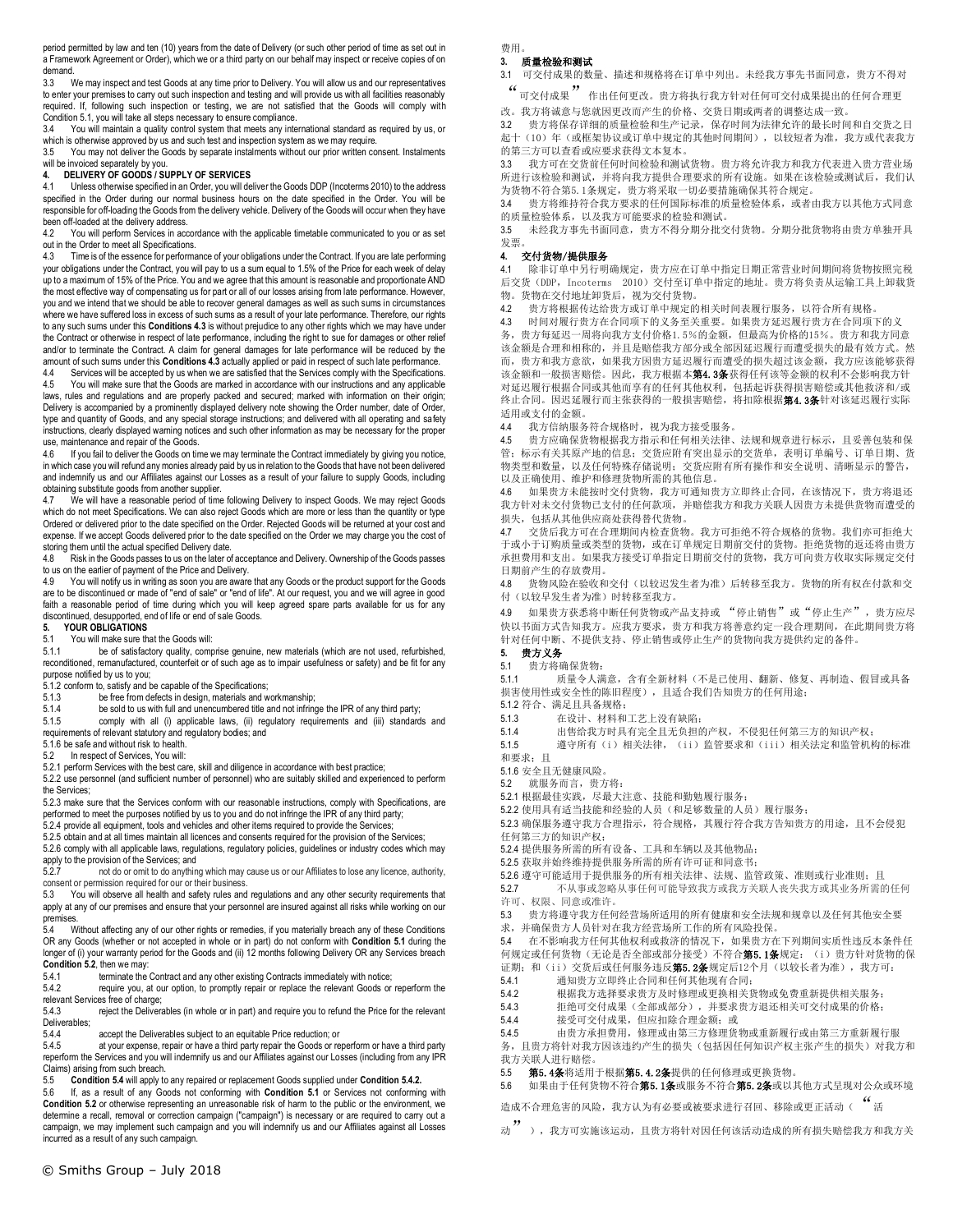#### **6. OUR PROPERTY**

6.1 All patterns, dies, moulds or other tooling or materials, supplied by us or prepared or obtained by you for us at our cost ("**Tooling**"), will be marked with our name or as otherwise specified by us and will be and remain our exclusive property returnable in good condition on demand.

You will insure against all risks any Tooling and also any of your own tooling or property which may be kept on our premises for the purposes of providing Deliverables. You will keep all Tooling safe and in good condition while in your custody and/or under your control. All Tooling will be kept separately from your stock and other inventory.

6.3 We reserve the right to charge to you the cost of any Tooling if it is destroyed or damaged or rendered unfit for the purpose for which it was originally manufactured while under your control.

6.4 You will not dispose of any Tooling other than in accordance with our prior written instructions. You will not, at any time, use Tooling, nor will you allow Tooling to be used by anyone else for any purpose other than the supply of the Deliverables unless we have previously provided our consent in writing.

6.5 We will have the right to enter your premises and remove Tooling at any time without being liable for trespass or for damages of any sort.

#### **7. ASSIGNMENT OF IPR**

7.1 This **Condition 7** will apply if the Goods are to be made, modified or redesigned to our Specification. Any bespoke Specification or Work Product you create or have created for us will be treated as "Goods" for the purposes of this **Condition 7.**

7.2 We will own all present and future IPR (together with all economic and proprietary rights) in the Goods and our specification. Accordingly, you will not use our specification other than to manufacture the Goods for us. With full title guarantee, you:

7.2.1 assign to us all IPR in the Goods which subsist as at the date of the Contract;

7.2.2 assign to us (by way of present assignment of the future copyright) all future copyright in the Goods immediately upon its creation; and

7.2.3 agree to assign to us all other IPR in the Goods immediately upon its creation.<br>7.3 You will:

You will:

7.3.1 at your own cost, execute all such documents and do all such acts and things as we may request from time to time in order to secure our full right, title and interest in the IPR in the Goods; and

7.3.2 obtain the waiver of all moral rights (and any broadly equivalent rights) in the Goods. 7.4 The exception to **Condition 7.2** above is that any IPR in existing products, materials or data used to

create Goods ("**Existing Materials**") will continue to belong to you (or your suppliers). You grant (and, where applicable, will ensure that your suppliers grant) to us, our Affiliates and our and their end customers a nonexclusive, perpetual, royaltyfree, irrevocable licence to use and to have used Existing Materials which form part of any Goods.

#### **8. PRICE AND PAYMENT**

8.1 As long as you perform your obligations in accordance with the terms of the Contract, we will pay the Price to you in accordance with **Condition 8**.

The only sums of money we will pay in connection with the supply of the Deliverables are the Price which will be inclusive of all costs and expenses incurred by you including all packaging, insurance, carriage, duties and delivery costs.

8.3 Any sum payable under the Contract is exclusive of value added tax, sales tax and/or goods and services tax (and any other similar or equivalent taxes, duties, fees and levies imposed from time to time by any government or other authority) upon any supply made to us which will be payable in addition to that sum in the manner and at the rate prescribed by law from time to time but inclusive of all other taxes, fees and levies imposed from time to time by any government or other authority.

8.4 You may invoice us for the Price for the Goods following Delivery and for Services following completion. 8.5 Other than as set out in Conditions 8.7 and 8.9, each invoice will be payable by us within 60 days<br>following the date on which the invoice is received by us. You will send invoices to the address specified in the Order.

8.6 No payment made by us will constitute acceptance by us of any Deliverables or otherwise affect any rights or remedies which we may have against you including the right to recover any amount overpaid or wrongfully paid to you.<br>8.7 We may withho

8.7 We may withhold payment of any disputed sum until the dispute is settled.<br>8.8 If any undisputed sum payable under the Contract is not paid when due

8.8 If any undisputed sum payable under the Contract is not paid when due you may charge us interest daily on that sum at 3% per year subject to any maximum or minimum rate of interest on overdue invoices specified by applicable law, from the due date until the date of payment (whether before or after judgment).

8.9 We may set-off, deduct or withhold any liability which you have to us against any liability which we have

#### to you. **9. TERMINATION**

9.1 Without limiting any other right we may have to terminate a Contract, if you commit a material breach of these Conditions we may terminate the Contract and any other existing Contracts immediately with written notice. Any breach of **Conditions 11, 12** or **15.9** will be deemed to be a material breach.

9.2 Without limiting any other right we may have to terminate a Contract, we may terminate the Contract immediately by giving you written notice if you (a) have a receiver, administrator or liquidator (provisional or otherwise) appointed; (b) are subject to a notice of intention to appoint an administrator or any other resolution on insolvency; (c) pass a resolution for your winding-up; (d) have a winding up order made by a court in respect of you; (e) enter into any composition or arrangement with creditors; (f) cease to carry on business; (g) are the subject of anything similar or equivalent to that set out in (a) to (f) under any applicable laws; or (h) you are subject to any change of Control and you will notify us immediately upon the occurrence of any such event or circumstance.<br>9.3 Follow

9.3 Following expiry or termination of the Contract:<br>9.3.1 any Conditions which expressly or implement

any Conditions which expressly or impliedly continue to have effect after expiry or termination of the Contract will continue in force; and<br>9.3.2 all other rights and obligation

all other rights and obligations will immediately stop but will not affect any of your or our rights, obligations, claims and liabilities which may exist prior to the date of expiry or termination; and

9.3.3 each party will immediately stop using the other party's Confidential Information and will as soon as reasonably possible, if requested to do so, return to the other party all of the other party' s Confidential Information (including all copies and extracts) in its possession or control or confirm its secure destruction; and

9.3.4 each party may keep any of the other party' s Confidential Information which it has to keep to comply with any applicable law and **Condition 9.3.3** will not apply to such Confidential Information. **Condition** 

**11** will continue to apply to retained Confidential Information.<br>9.4 If we terminate a Contract we may require you to a If we terminate a Contract, we may require you to deliver to us any supplies, materials or drawings produced or acquired by you for the terminated part of the Contract and we will agree, in good faith, on the amount payable for the same.

#### **10. LIABILITY AND INSURANCE**

10.1 You will indemnify us and our Affiliates against all our and their Losses arising from your breach of or negligent performance of or your failure to perform or delay in performing any part of these Conditions. We may, at our discretion, control the defence of any claim in respect of which you are required to indemnify us under a Contract.

10.2 Subject to **Condition 10.3**, we will not have any Liability to you for any (i) loss of profit, goodwill or revenue; or (ii) any indirect, consequential or special loss.

10.3 Nothing in these Conditions or any Contract will operate to exclude or restrict one party s Liability

联人。 **6.** 我方财产

6.1 由我方提供或由贵方为我方获得但由我方承担费用的图案、模具、模型或其他工具或材

料( "工具"),将以我方名称或我方另行规定的方式标示,并将是且持续是我方的独家 财产,应要求应在良好状态下返还。

6.2 贵方将针对任何工具和为了提供可交付成果而在我方经营场所存放的贵方工具或财产投 保一切险。贵方应负责在贵方保管和/或控制之下的所有工具始终处于安全和良好状态。所有 工具将与贵方库存和其他存货分开存放。

6.3 如果任何工具在贵方控制期间发生毁损灭失或不适合其最初制造的目的,我方保留针对 任何工具向贵方收取任何费用的权利。

6.4 除非按照我方事先书面指示,贵方不得处置任何工具。除非我们事先书面同意,贵方不 得在任何时间基于除提供可交付成果外的任何其他目的使用或允许任何其他人使用工具。

6.5 我们有权随时进入贵方营业场所并移除工具,无需承担侵害责任或任何形式的损害赔偿 责任。

#### **7.** 知识产权的转让

7.1 如果需根据我方规格制造、修改或重新设计货物,适用本第7条规定。贵方为我方制作

# 的任何预定规格或工作产品,就本第7条而言,均被视为"货物"。

7.2 我方将对货物和我方规格拥有所有现时和未来的知识产权(连同所有经济和所有权权 利)。因此,除了为我方制造货物外,贵方不得使用我方规格。具备完整所有权保证,贵方: 7.2.1 向我方转让在订立合同时存在于货物的所有知识产权;

7.2.2 在创作时立即向我方转让在货物中的所有未来版权(通过现时转让未来版权的方式); 且

7.2.3 同意在创作后立即向我方转让货物中的所有其他知识产权。

7.3 贵方将:

7.3.1 自行承担费用,签署我方不时可能要求的所有文件并作出我方不时可能要求的一切作为 及事情,以确保我方对货物中知识产权享有全部权利、产权和利益;并 7.3.2 获得对货物所有精神权利(以及任何广泛对等的权利)的放弃。

7.4 上述**第7.2条**的例外情况是,用于创建货物的现有产品、材料或数据( "现有材

<sup>料</sup>")中的任何知识产权将继续属于贵方(或贵方的供应商)。贵方向我方、我方关联人和 我方或其终端客户授予(并视情况而定确保贵方的供应商向授予)非独占、永久、免特许使用 费、不可撤销的许可,以使用或允许他人使用构成任何货物一部分的现有材料。

# **8.** 价格与支付

8.1 只要贵方按照合同条款履行义务,我方将根据第8条向贵方支付价款。

8.2 我方针对供应可交付成果应支付的金额仅为价格,其中包括贵方产生的所有费用和支

出,包括所有包装、保险、运输、关税和交付费用。

8.3 合同项下应支付的任何金额不包括针对向我方供应货物征收的增值税、销售税和/或商 品和服务税(以及任何政府或其他机构不时征收的任何其他类似或相当的税收、关税、费用和 征税),该等税费应另行按照法律不时规定的方式和费率支付,但应包括任何政府或其他机构 不时征收的所有其他税费、费用和征税。

8.4 贵方可交付货物后和完成服务后针对货物和服务的价格向我方开立账单。

8.5 除第8.7条和第8.9条规定外,我方应在收到账单之日后60日内支付账单。贵方应将账单 发送至订单中指定的地址。

8.6 我方付款不构成我方对任何可交付成果的接受或以其他方式影响我方可能对贵方享有的 任何权利或救济,包括追偿向贵方多付或错付金额的权利。

8.7 我方可在纠纷解决前扣留任何争议款项。

8.8 如果根据合同应支付的任何无争议金额到期未予支付,贵方可自到期日至付款日(无论 在判决前还是判决后)按3%的年利率按日向我方收取利息,但以相关法律规定的逾期账单的 任何最高或最低利率为限。

8.9 我方可从我方欠贵方的任何债务中抵销、扣除或扣留贵方欠我方的任何债务

**9.** 终止

9.1 在不限制我方可终止合同的任何其他权利的情况下,如果贵方严重违反本条件,我方可 书面通知贵方立即终止合同和任何其他现有合同。对第11、12或15.9条的违反将被视为重大违 约。

9.2 在不限制我方可终止合同的任何其他权利的情况下,发生下列任一情况的,我方可向贵 方发出书面通知立即终止合同: (a) 获任命财产接管人、财产管理人或清算人(临时或其 他);(b)有意就任命财产管理人或任何其他破产决议发出通知;(c)通过决议解决清盘问

题;(d)法院针对贵方签发清盘令;(e)与债权人达成任何债务和解或安排;(f)停止营 业; (g)根据任何相关法律类似或等同于(a)至(f)项所列任何情况的客体;或(h)贵方 发生任何控制权变更,发生任何该等事件或情况时,贵方应立即告知我方。

9.3 合同到期或终止后:<br>9.3.1 任何明示或

9.3.1 任何明示或默示在合同到期或终止后继续有效的条件将继续有效;

9.3.2 所有其他权利和义务将立即停止,但不会影响到期或终止日期之前可能存在的贵 方和我方的任何权利、义务、索赔和债务;

9.3.3 各方将立即停止使用另一方的保密信息,并在合理可能的情况下尽快(如被要 求)将由其持有或控制的另一方的保密信息(包括所有副本和摘录)返还另一方,或确认其安 全销毁;且

9.3.4 各方可保留其遵守任何相关法律应保留的另一方的任何保密信息, 第 9.3.3条不 适用于该等保密信息。第11条将继续适用于保留的保密信息。

9.4 如果我方终止合同,我方可要求贵方针对合同已终止部分向我方交付由贵方生产或获得 的任何物资、材料或图纸,我方将善意约定为此应支付的金额。

#### **10.** 责任和保险

10.1 对于因贵方违约、疏忽履行或未履行或延迟履行本条件任何部分而对我方和我方关联人 产生的损失,贵方将赔偿我方和我方关联人。我方可自行酌情控制贵方根据合同应向我方作出 赔偿的任何索赔的抗辩。

10.2 在不违反第10.3条规定的情况下,我们针对以下损失对贵方不承担任何责任: (i) 利 润、商誉或收入损失;或(ii)任何间接、结果或特殊损失。

10.3 本条件或任何合同中的任何规定均不得排除或限制一方针对以下内容向另一方承担的责 任(如果有)(包括其承担替代责任的人):

10.3.1 因过失导致的死亡或人身伤害; 10.3.2 因欺诈或欺诈性虚假陈述;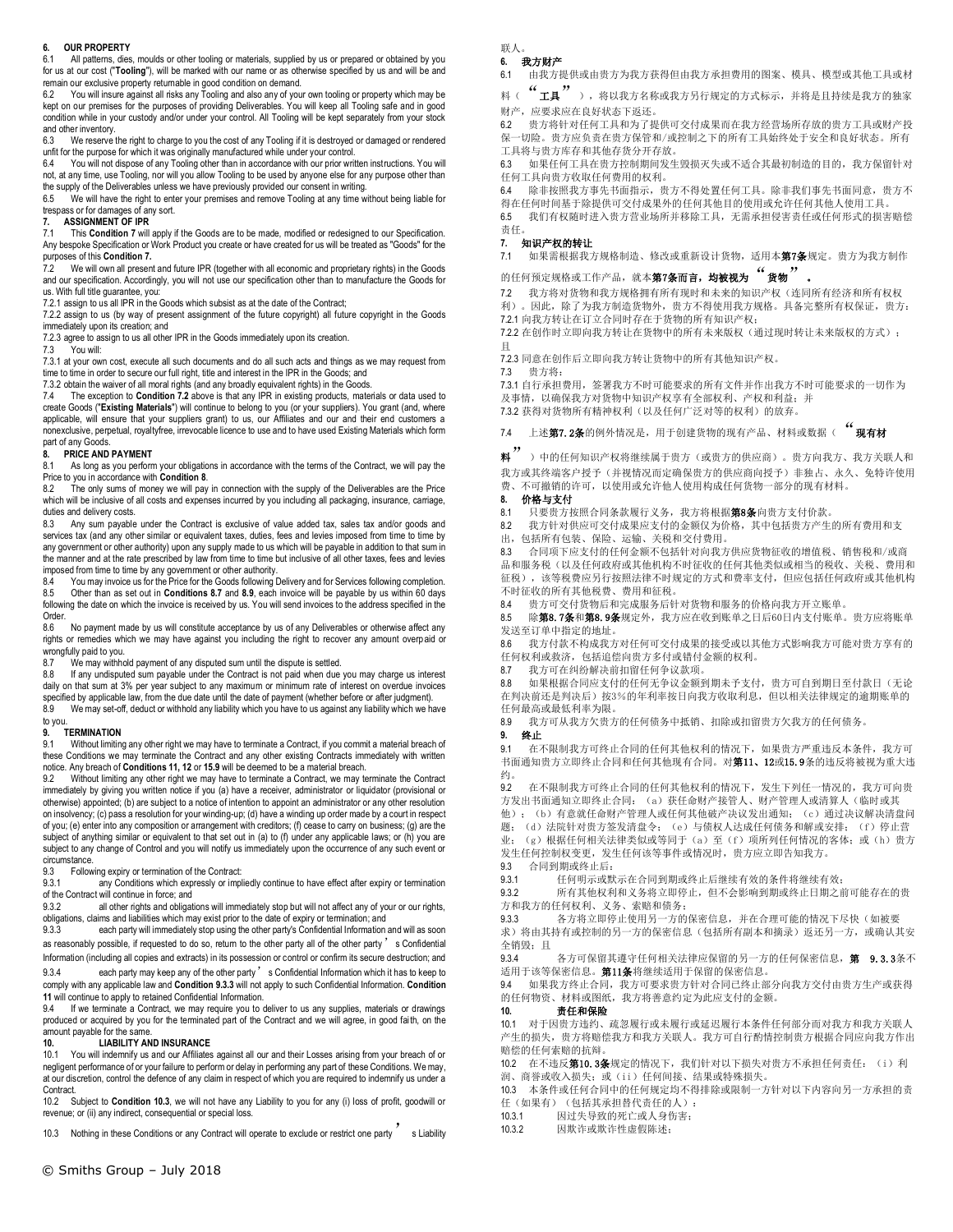(if any) to the other (including for a person for whom it is vicariously liable):

10.3.1 for death or personal injury resulting from its negligence;<br>10.3.2 for its fraud or fraudulent misrepresentation: or

10.3.2 for its fraud or fraudulent misrepresentation; or<br>10.3.3 for any matter for which it is not permitted by law

for any matter for which it is not permitted by law to exclude or limit its liability. 10.4 The exclusions from and limitations of liability contained in these Conditions will apply after as well as before the date of expiry or termination of any Contract.

10.5 The exclusions from, and limitations of, liability set out in this **Condition 10** will be considered severally. The invalidity or unenforceability of any one sub-clause or clause will not affect the validity or enforceability of any other sub-clause or clause and will be considered severable from each other.<br>10.6 You will have satisfactory insurance cover with a reputable insurer to co

10.6 You will have satisfactory insurance cover with a reputable insurer to cover your obligations to us, including public liability insurance cover, cover for any potential liabilities arising from a Contract and any insurances required by law. You will provide evidence of your insurance coverage at our request. **11. CONFIDENTIALITY**

11.1 Except as set out in Condition 11.2, each party will:

11.1.1 only use the other party's Confidential Information for the purpose of performing its obligations and exercising its rights under the Contract;

11.1.2 keep the other party s Confidential Information secret, safe and secure; and

11.1.3 not disclose the other party's Confidential Information to any other person.

11.2 Each party may disclose the other party s Confidential Information:

11.2.1 to the extent required by law, any court of competent jurisdiction or the rules of any government, public or regulatory body or any stock exchange; and 11.2.2 to its officers, directors, employees and

to its officers, directors, employees and professional advisers and, in our case, our Affiliates, agents and sub-contractors, who need the Confidential Information in order for that party to perform its obligations and exercise its rights under the Contract. A party disclosing the other party  $\dot{\hspace{1mm}}$  s Confidential Information under **Condition 11.2.2** will make sure that each person to whom it discloses that Confidential

Information is bound by obligations of confidentiality no less onerous than those set out in this **Condition 11**. 11.3 Each party acknowledges and agrees that damages alone would not be an adequate remedy for breach of **Condition 11** by that party. Accordingly, the other party will be entitled, without having to prove special damages, to injunctive relief, equitable relief and/or specific performance for any breach or threatened breach

#### of **Condition 11** by the first party.<br>12. **ETHICAL CONDU 12. ETHICAL CONDUCT**

12.1 You will conduct your business ethically and lawfully and in accordance with our Supplier Code of Business Ethics (http://www.smiths.com/responsibility-supplier-code-of-business-ethics.aspx) or an equivalent code of ethics.<br>12.2 You re

You represent and warrant that you and your subcontractors and suppliers do not use or permit unacceptable labour practices, such as child or forced labour, or unsafe working conditions and comply with all

applicable labour and employment laws, regulations, standards and conventions, including the UN

Guiding Principles on Business & Human Rights and the International Labor Organization Schowentions and any similar or equivalent laws applying in the jurisdiction in which we are registered.

12.3 You hereby acknowledge that you are aware of, and agree to comply with all applicable anti-bribery and anti-corruption laws, including but not limited to the Foreign Corrupt Practices Act (FCPA) (and related regulation and guidance) and any similar or equivalent laws applying in the jurisdiction in which we are registered.

12.4 You represent and warrant that you only supply minerals to us and our Affiliates from sources that do not (i) contribute to conflict; and/or (ii) benefit or finance armed groups in the Democratic Republic of Congo or any adjoining country. You have adopted, and require your suppliers of minerals to adopt, conflict mineral policies and management systems.

12.5 You will permit us, and any person nominated by us, to have such access to your premises, personnel, systems, books and records as we may require to verify your compliance with this **Condition 12**. We also reserve the right to inquire and investigate your conduct to satisfy ourself of your compliance with this **Condition 12** and to discontinue a business relationship with you if you or any of your officers, directors or employees is found to have breached any part of this **Condition 12.** 

#### **13. NOTICE**

13.1 Notices and other communications provided for the purposes of a Contract will be in writing, and

delivered by courier or by hand to the relevant party's address as specified on the Order (or such other address which is notified to the other party in writing from time to time), in the case of a notice to us, marked for the attention of such person as we specify.

#### **14. EXPORT / IMPORT / ECONOMIC SANCTIONS CONTROLS**

14.1 You agree to comply with all applicable export controls and import and economic sanctions laws and regulations, including those of your country of incorporation, from where the Goods will be supplied, where the Goods will be received and any other relevant jurisdiction. You will also obtain, as required, and comply with all applicable government authorizations and their provisos in supplying the Goods. Without limiting the foregoing, you will not transfer any export controlled item, data or services provided by us in relation to the Contract, to include transfer to any persons, including those persons employed by or associated with, or under contract to you or you lower-tier suppliers, without the authority of an applicable licence, exemption or exception.

14.2 You will provide to us all information necessary to support any regulatory or government authorization requirements we have regarding the Goods.

14.3 You will indemnify us and our Affiliates for all Losses arising out of any breach by you of this Clause 14. **15. GENERAL**

15.1 The Contract constitutes the entire agreement between the parties and supersedes any prior agreement or arrangement in respect of its subject matter and, subject to **Condition 10.3**, neither party has entered into the Contract in reliance upon, and it will have no remedy in respect of, any misrepresentation, representation or statement (whether made by the other party or any other person and whether made by the first party or any other person) which is not expressly set out in the Contract.

15.2 A party's delay in exercising, partial exercising or failure to exercise a right or remedy under the Contract will not constitute a waiver of, or prevent or restrict future exercise of, that or any other right or remedy. A waiver of any right, remedy, breach or default will only be valid if it is in writing and signed by the party giving it.

If any term of the Contract is found by any court or body or authority of competent jurisdiction to be illegal, unlawful, void or unenforceable, such term will be deemed to be severed from the Contract and this will not affect the remainder of the Contract which will continue in full force and effect.

15.4 Except to the extent otherwise specified in these Conditions, variations to the Contract must be agreed in writing and signed by both parties.<br>15.5 No partnership, agency or join

15.5 No partnership, agency or joint venture between the parties will be created by the Contract.

15.6 Each party agrees that it is an independent contractor and is entering into the Contract as principal and not as agent for or for the benefit of any other person.

15.7 Each of our Affiliates will be entitled to enforce in their own capacity the terms of any Contract under which that Affiliate receives a benefit.

15.8 Save as provided in **Condition 15.7**, the parties do not intend that any term of a Contract will be

10.3.3 法律不允许排除或限制责任的任何事项。

10.4 本条件规定的责任排除条款和责任限制将在任何合同到期或终止之后以及之前适用。<br>10.5 本**第10条**规定的责任排除和限制将分别予以考虑。任何条款无效或不可强制履行均7

本第10条规定的责任排除和限制将分别予以考虑。任何条款无效或不可强制履行均不会 影响任何其他条款的有效性或可强制履行性,且将被视为可相互分割。

10.6 贵方应向有信誉的保险人购买令人满意的保险,承保贵方针对我方的义务,包括公共责 任险、潜在合同责任险和法律规定的任何保险。应我方要求,贵方应提供保险证据。 **11.** 保密性

11.1 除第11.2条规定外,各方将:<br>11.1.1 仅为了履行其在合同项 11.1.1 仅为了履行其在合同项下的权利和义务而使用另一方的保密信息;

11.1.2 使对方的保密信息处于保密、安全、有保障的状态;且

11.1.3 不向任何其他人披露对方的保密信息。

11.2 在下列情况下,各方可披露对方的保密信息:

11.2.1 在法律、任何有管辖权的法院或任何政府、公共或监管机构或任何证券交易所的 规章所要求的范围内,和

11.2.2 向需要保密信息以履行其在合同项下权利和义务的其高级职员、董事、雇员和专 业顾问, 以及就我方而言, 我方关联人、代理人和分包商。一方根据**第11.2.2条**披露另一方保 密信息时,应确保获披露保密信息的每个人受保密义务约束的程度,不低于本第11条规定的程 度。

11.3 各方承认并同意,损害赔偿本身并不足以成为该方违反第11条行为的充分救济。因此, 另一方将有权在无需证明特别损害赔偿的情况下,针对前者违反或可能违反第11条规定的行为 获得禁令救济、衡平救济和/或强制履行。

## **12.** 道德行为

12.1 贵方应遵守我方的 "供应商商业道德准则

(http://www.smiths.com/responsibility-supplier-code-of-business-ethics.aspx)或相 应的道德准则,以合乎道德且合法的方式开展业务。

12.2 贵方陈述和保证,贵方和贵方的分包商和供应商不会使用或允许不可接受的劳动行为, 如童工或强迫劳动或不安全的工作条件,遵守所有相关劳动和职业法律、法规、标准和惯例, 包括联合国的《工商企业与人权问题指导原则》和国际劳工组织的各项公约,以及适用于我方 登记所在司法管辖区的任何类似或同等法律。

12.3 贵方特此确认,贵方了解并同意遵守所有相关的反贿赂和反腐败法律,包括但不限于 《海外反腐败法》(FCPA)(及相关法规和指南)以及适用于我方登记所在司法管辖区的任何 类似或同等法律。

12.4 贵方陈述和保证,贵方向我方和我方关联人供应矿产的来源不得(i)导致冲突;和/或 (ii)使刚果民主共和国或任何相邻国家的武装团体获得利益或资助。贵方已采纳并要求贵方 矿产供应商采纳冲突矿产政策和管理体系。

12.5 贵方将允许我方及我方任命的任何人获取我方要求的权限,查看贵方的经营场所、人 员、系统、账簿和记录,以验证贵方是否遵守本**第12条**。我方亦保留对贵方行为进行查询和调 查的权利, 以信纳贵方遵守本**第12条**规定, 且如果贵方或贵方任何高级职员、董事或员工被认 定违反本第12条任何部分, 我方有权终止与贵方的业务关系。

**13.** 通知

13.1 为合同目的提供的通知和其他通讯应书面做成,通过快递或亲自交付至订单指定的相关 方地址(或不时书面告知另一方的其他地址),如向我方发出通知,请注明收件人为我方指定 人员。

### **14.** 出口/进口/经济制裁控制

14.1 贵方同意遵守所有相关出口管制及进口和经济制裁的法律法规,包括贵方公司成立地、 货物供应地、收货地和任何其他相关司法管辖区的法律法规。贵方还应获得并遵守所有相关政 府授权和其针对供应货物的附带条件。在不限制前述规定的情况下,如果不存在任何相关许 可、豁免或例外情况,贵方不得转让我方针对合同提供的任何出口管制物品、数据或服务,包 括向任何人转让,包括受雇于贵方或贵方下级供应商或与贵方或贵方下级供应商有关联或有合 同关系。

14.2 贵方将向我方提供所有必要信息,以支持我方满足针对货物的任何监管或政府授权要 求。

14.3 因贵方违反本第14条而产生的任何损失,贵方将向我方和我方关联人进行赔偿。

**15.** 一般规定

15.1 合同构成双方之间针对其标的的完整协议, 取代任何先前协议或安排, 且除第10.3条规 定外,任何一方订立合同均未信赖合同未明确规定的任何虚假陈述、陈述或声明(无论由另一 方或任何其他人作出或由该方或任何其他人作出),且不会对此享有任何救济。

15.2 一方延迟履行、部分履行或未履行合同项下的权利或救济不构成对该权利或任何其他权 利或救济的放弃,阻止或限制今后对该权利或任何其他权利或救济的行使。对任何权利、救 济、违约、不履行义务的弃权,只有在书面做成,并经弃权方签署方生效力。

15.3 如果合同任何条款被任何具有管辖权的法院或机构或当局认定为不合法、非法、无效或 不可强制履行,则该条款将被视为从合同中分割,且不会影响合同剩余部分继续完全有效。

15.4 除本条款另行明确规定外,变更合同必须经双方书面同意并签字。

15.5 合同不会在双方之间设立任何合伙、代理或合资关系。

15.6 各方同意其为独立缔约方,以本人而非作为代理人代表任何他人或为任何他人利益订立 合同。

15.7 我方各关联人将有权以自身能力强制履行该关联人获得利益的任何合同条款。

15.8 除第15.7条规定外, 双方并未意图使非合同当事人的任何人强制履行该合同的任何条 款。

15.9 贵方不得转让、让与、设定担保、为任何人信托持有或以任何其他方式处理贵方在合同 项下的任何权利,亦不得转包贵方在合同项下的任何义务。我们可向我方关联人转让合同。 **16.** 管辖法律和管辖权

16.1 合同和针对合同产生的任何非合同义务受我方注册或成立公司所在司法管辖区的法律管 辖。该司法管辖区的法院(如果适用于相关司法管辖区,我方注册所在区)具有专属管辖权, 可裁定与合同有关的任何争议。